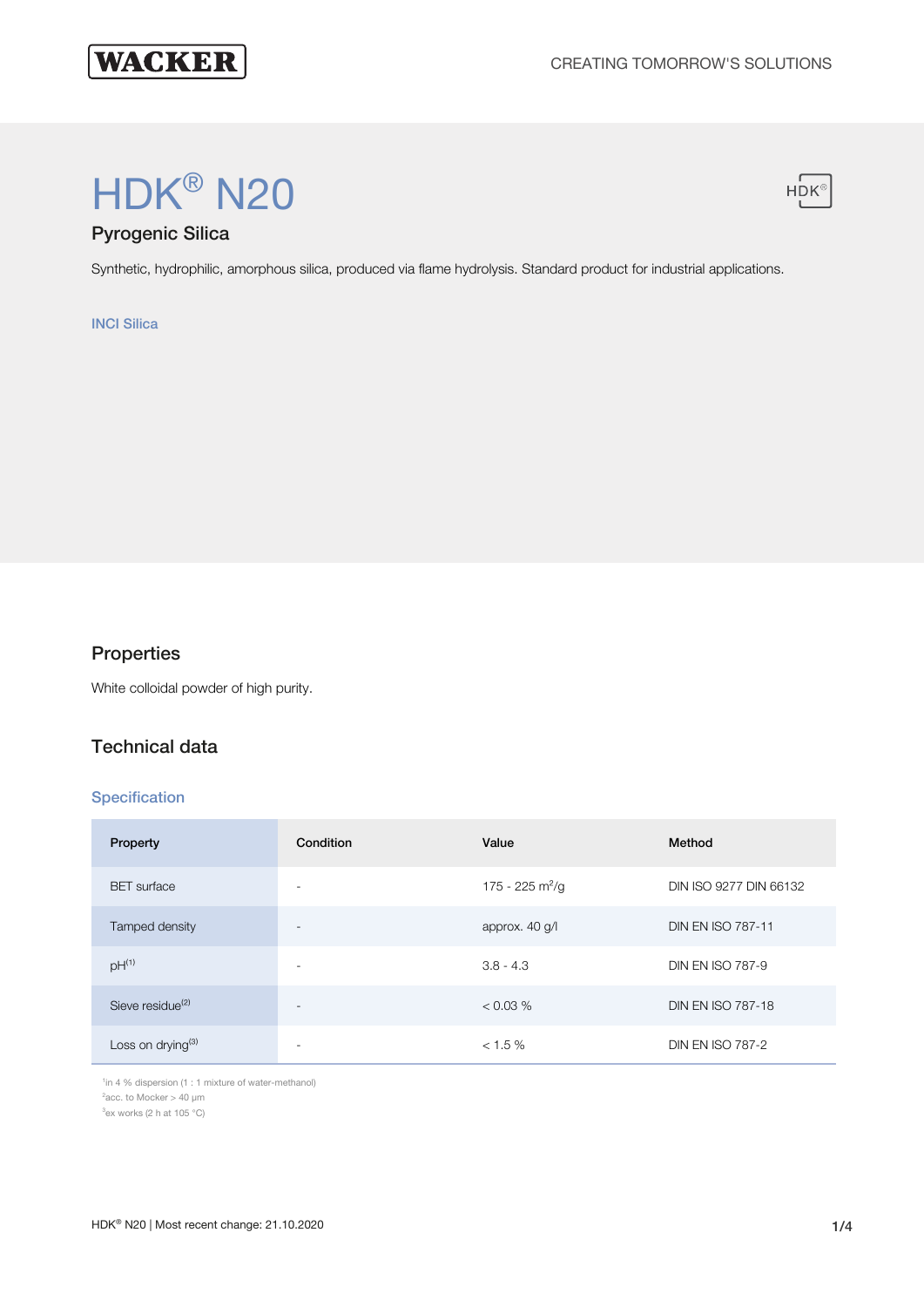#### General Characteristics

| Property                                | Condition                | Value                         | Method                   |
|-----------------------------------------|--------------------------|-------------------------------|--------------------------|
| Density <sup>(1)</sup>                  | 20 °C                    | approx. 2.2 g/cm <sup>3</sup> | <b>DIN 51757</b>         |
| <b>INCI name</b>                        | $\overline{\phantom{a}}$ | Silica                        | $\overline{\phantom{a}}$ |
| Loss of weight <sup>(2)</sup>           | $\overline{\phantom{a}}$ | $< 2 \%$                      | DIN EN ISO 3262-19       |
| Refraction index                        | $\overline{\phantom{a}}$ | 1.46                          | $\overline{\phantom{a}}$ |
| SiO <sub>2</sub> content <sup>(3)</sup> | $\overline{\phantom{a}}$ | >99.8%                        | DIN EN ISO 3262-19       |
| Silanol group density                   | -                        | $2$ SiOH/nm <sup>2</sup>      | $\overline{\phantom{a}}$ |

 $1$ SiO<sub>2</sub>

 $2$ at 1000 °C / 2h (based on the substance dried at 105 °C for 2 h)

<sup>3</sup>based on the substance heated at 1000 °C for 2 h

#### These figures are only intended as a guide and should not be used in preparing specifications.

All the information provided is in accordance with the present state of our knowledge. Nonetheless, we disclaim any warranty or liability whatsoever and reserve the right, at any<br>time, to effect technical alterations. The Contractual terms and conditions always take precedence. This disclaimer of warranty and liability also applies particularly in foreign countries with respect to third parties' rights.

# Applications

- Anti-Corrosive Coatings
- Antifriction Agents & Lubricants
- Architectural Coatings
- Automotive Coatings
- Batteries
- Can Coatings
- Coil Coatings
- Composites & Molding
- Flexographic Printing
- Gravure Printing
- Industrial Coatings
- Industrial Wood Coatings
- Inkjet Paper
- Insulation Materials
- Make-up
- Marine & Protective Coatings
- Offset Printing
- Oral Care
- Personal Care
- Powder Coatings
- Rheology Control
- Roof Coatings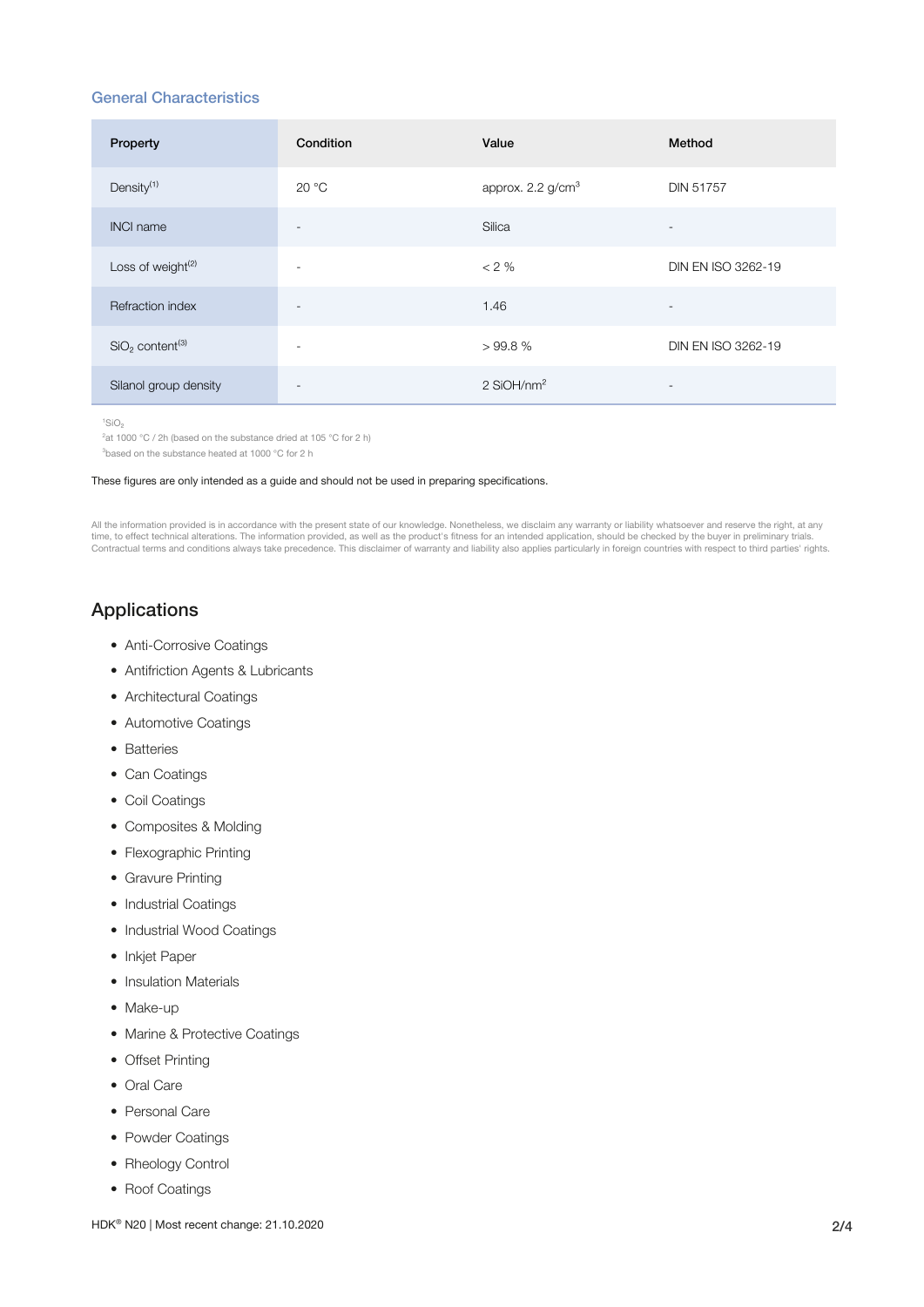- Screen Printing
- Skin Care
- Structural Bonding of Wind Turbines
- Sunscreen
- Wind Energy
- Wood-to-Wood Bonding

# Application details

HDK® N20 is applied as a thickening and thixotropic agent in many organic systems, e.g. in unsaturated polyesters, coatings, printing inks, adhesives, cosmetics and others.

HDK® N20 is used as a reinforcing filler in elastomers, mainly silicone-elastomers.

HDK<sup>®</sup> N20 acts as a free flow additive in the production of technical powders.

HDK<sup>®</sup> N20 is not suitable for pharmaceuticals, food and feed.

A good dispersion of HDK® N20 is a must to assure optimum performance.

More detailed information about the application and processing ofHDK® N20 is available in our HDK-brochures and on the WACKER web site.

# Packaging and storage

#### **Packaging**

HDK<sup>®</sup> N20 is offered in following packaging:

- pallet with paper bags: 10 kg bags
- Big bags: 150 kg (big bags on pallets)
- Silotruck: depending on size of truck, approx. 3.5 to 5 tons

#### **Storage**

The 'Best use before end' date of each batch is shown on the shipping label and the certificate of analysis. HDK® N20 should be stored in the original packaging in dry storage areas. Storage beyond the date specified on the label does not necessarily mean that the product is no longer usable. In this case however, the properties required for the intended use must be checked for quality assurance reasons. Due to the high surface area HDK® adsorbs volatiles and should be protected from humidity and volatiles. If single bags are taken away from an original pallet, the remaining bags of this pallet must again be protected against humidity and volatiles.

## Safety notes

Comprehensive instructions are given in the corresponding Material Safety Data Sheets. They are available on request from WACKER subsidiaries or may be printed via the WACKER web site. During transportation and processing HDK® N20 may cause electrostatic charges. Like other amorphous silicas HDK® N20 does not show either carcinogenic (IARC classification, Volume 68, 1997) or mutagenic properties.

# QR Code HDK® N20